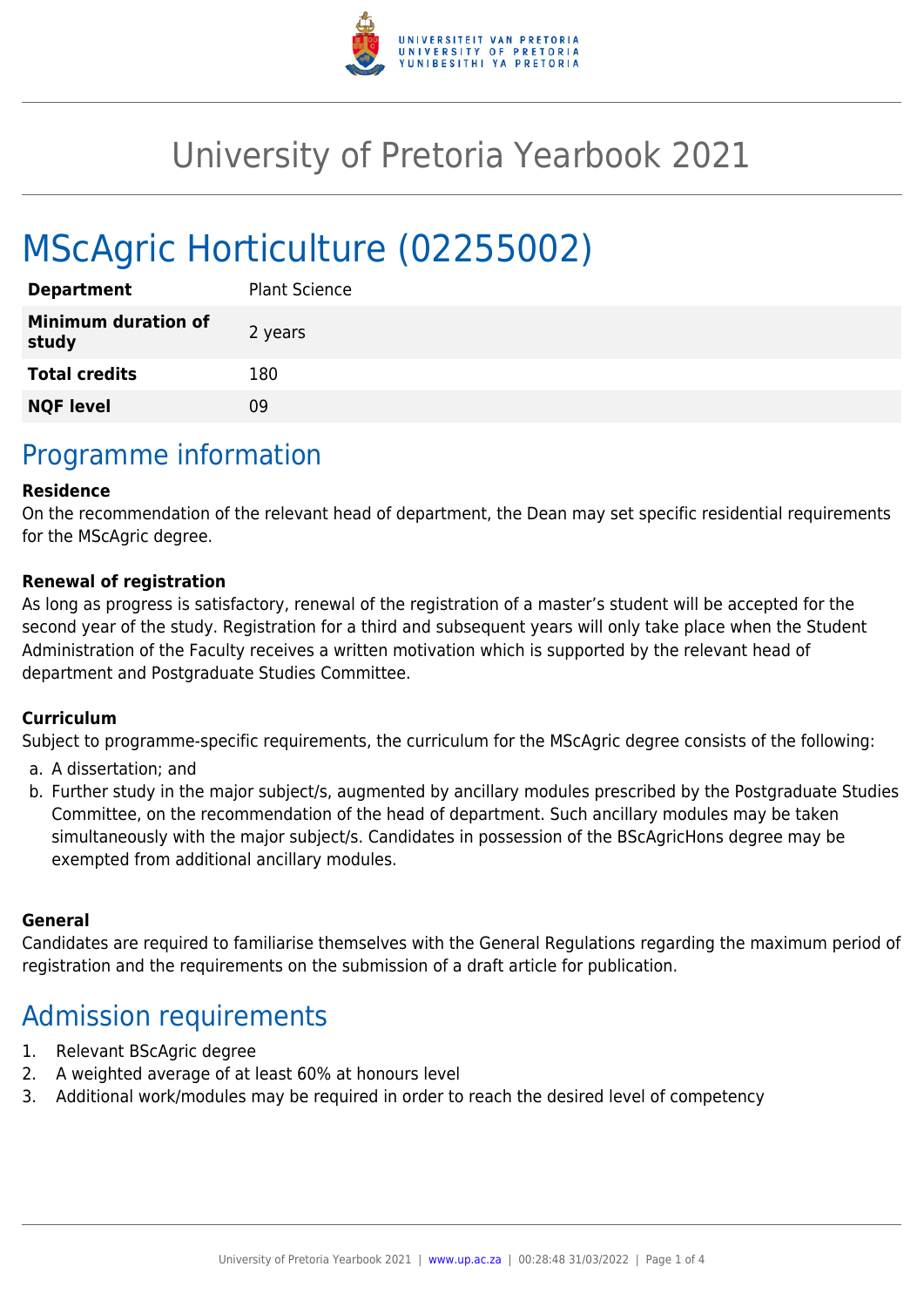

## Other programme-specific information

**Note**: Depending on the academic background of the student and the chosen area of study, it may be required of the student to do additional coursework.

## Examinations and pass requirements

- i. The examinations in the ancillary modules should be successfully completed prior to, or simultaneously with, the examinations in the major subject/s, unless the Faculty Board decides otherwise.
- ii. General Regulation G.12.2 applies to the calculation of marks.
- iii. In order to obtain the MScAgric degree, the candidate must pass all prescribed modules, including the examination in the major subject/s, as well as the dissertation.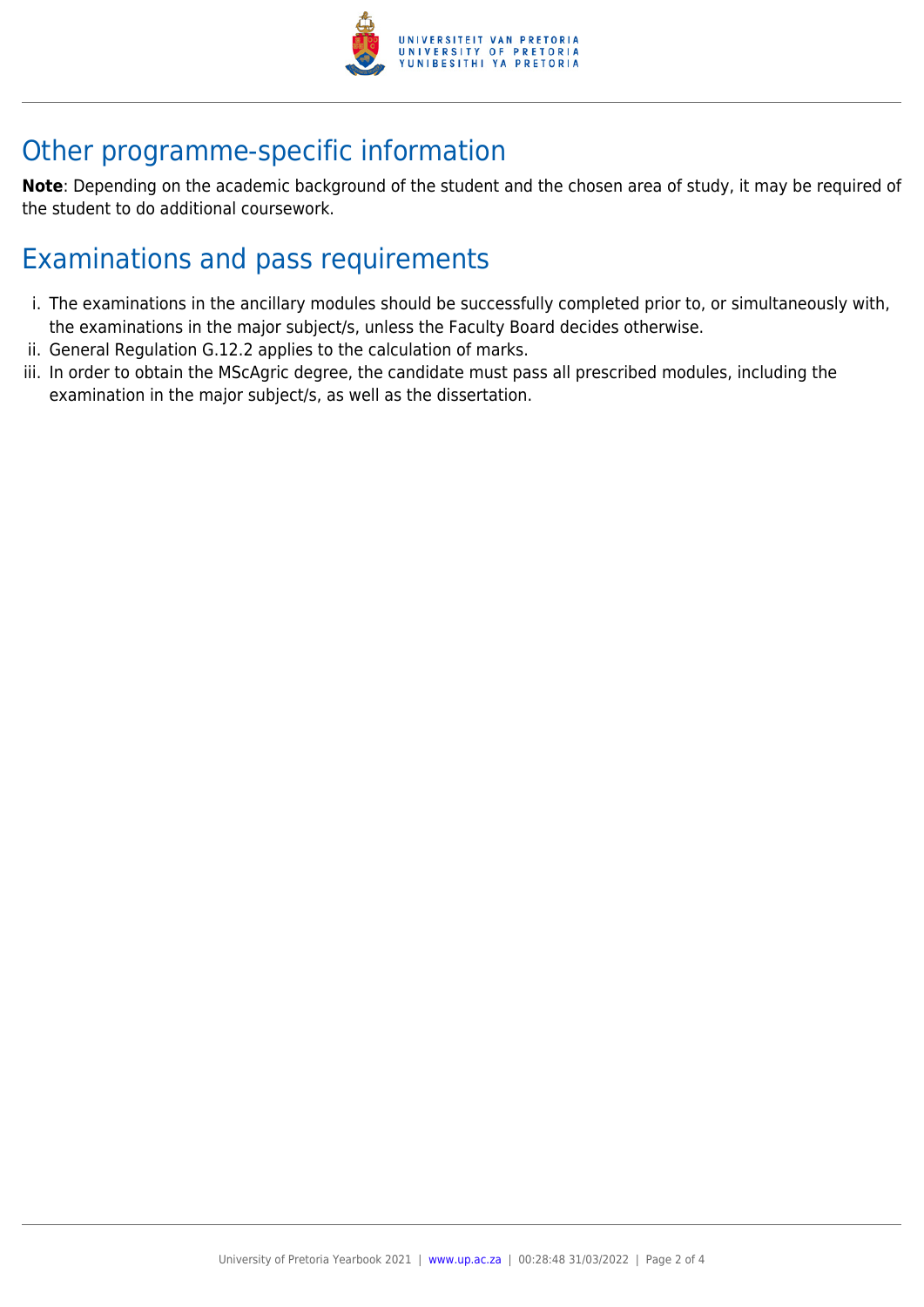

## Curriculum: Year 1

**Minimum credits: 180**

#### **Core modules**

[Dissertation: Horticultural science 890](https://www.up.ac.za/yearbooks/2021/modules/view/TBK 890) (TBK 890) - Credits: 180.00